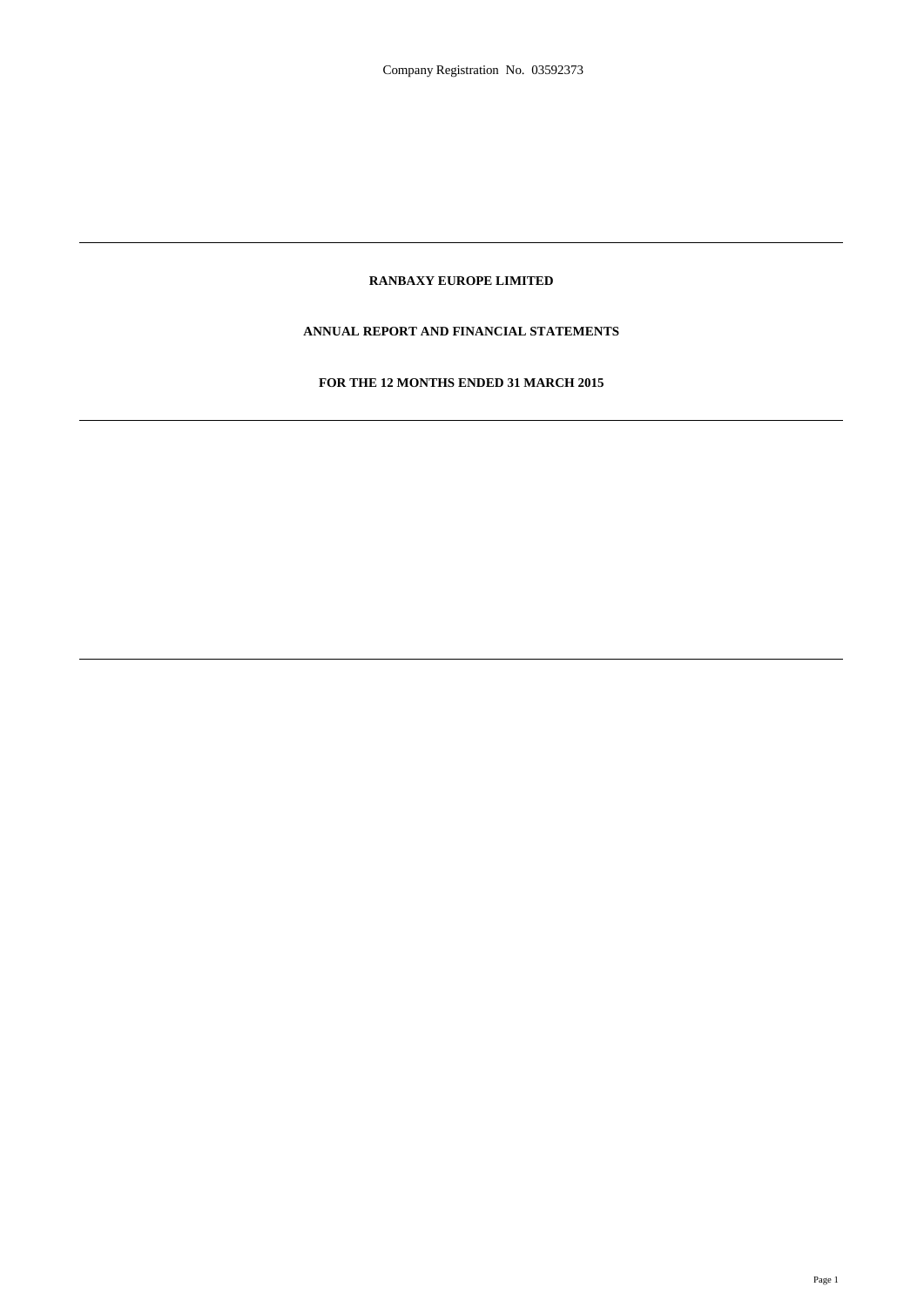# **CONTENTS**

|                                   | Page(s) |
|-----------------------------------|---------|
| <b>Strategic Report</b>           | 3       |
| Directors' Report                 | 4       |
| <b>Auditor's Report</b>           | 5       |
| Profit & Loss Account             | 6       |
| <b>Balance Sheet</b>              | 7       |
| Notes to the Financial Statements | 8 - 13  |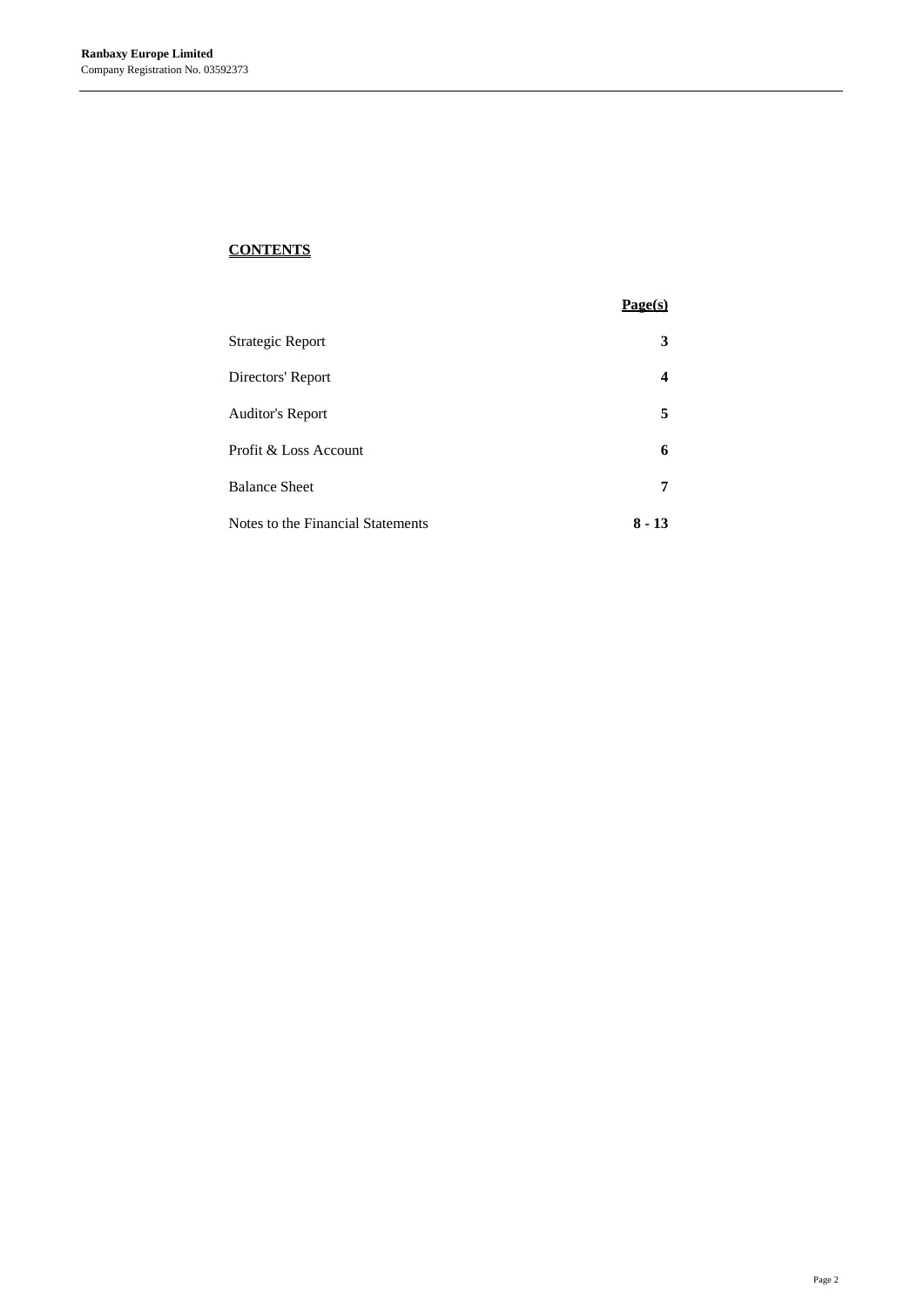### **STRATEGIC REPORT**

#### **REVIEW OF BUSINESS AND FUTURE DEVELOPMENT**

#### **Financial Overview**

The current financial reporting period is for the 12 months ending 31 March 2015. The prior period comparatives are for the 15 months ended 31 March 2014 following a change in the financial reporting date from 31 December to 31 March.

Turnover for the 12 months ended 31 March 2015 was £5.6m (2014: £6.9m) being no change from the prior period on a comparable 12 month period The nature of business operations have remained unchanged during the year.

#### **Strategy**

Ranbaxy Europe Limited serves as the management services entity for the region and all of its costs are charged out to other trading entities within the region with a 5% mark up. Regional resources are focused on the activities of the local entities ensuring regulatory, statutory & local compliance, business growth and keeping up with future developments within the industry in which it operates.

#### **Other Developments**

On 25 March 2015 Sun Pharmaceutical Industries Ltd., incorporated in India, completed the aquisition of Ranbaxy Laboratories Limited. The directors regard Sun Pharmaceutical Industries Ltd. as the ultimate controlling party.

#### **PRINCIPAL RISKS AND UNCERTAINTIES**

The company serves as the regional headquarters for Europe. The current group management structure is organised by regions which in turn reports into Group Headquarters in India. A change in this policy could potentially mean there would no longer be a need for a regional management services company.

Foreign exchange risk is mitigated as far as possible by hedging costs against income streams in respective currencies. Foreign exchange risk arises from the purchase of certain services in EUR. The foreign currency loss during the period was £113k (2014: gain £13k).

This report was approved by the Board on 11 June 2015 By Order of the Board

**Mr Vickraman Sattanthan Director** Ranbaxy Europe Limited Building 4, Chiswick Park 566 Chiswick High Road LONDON W4 5YE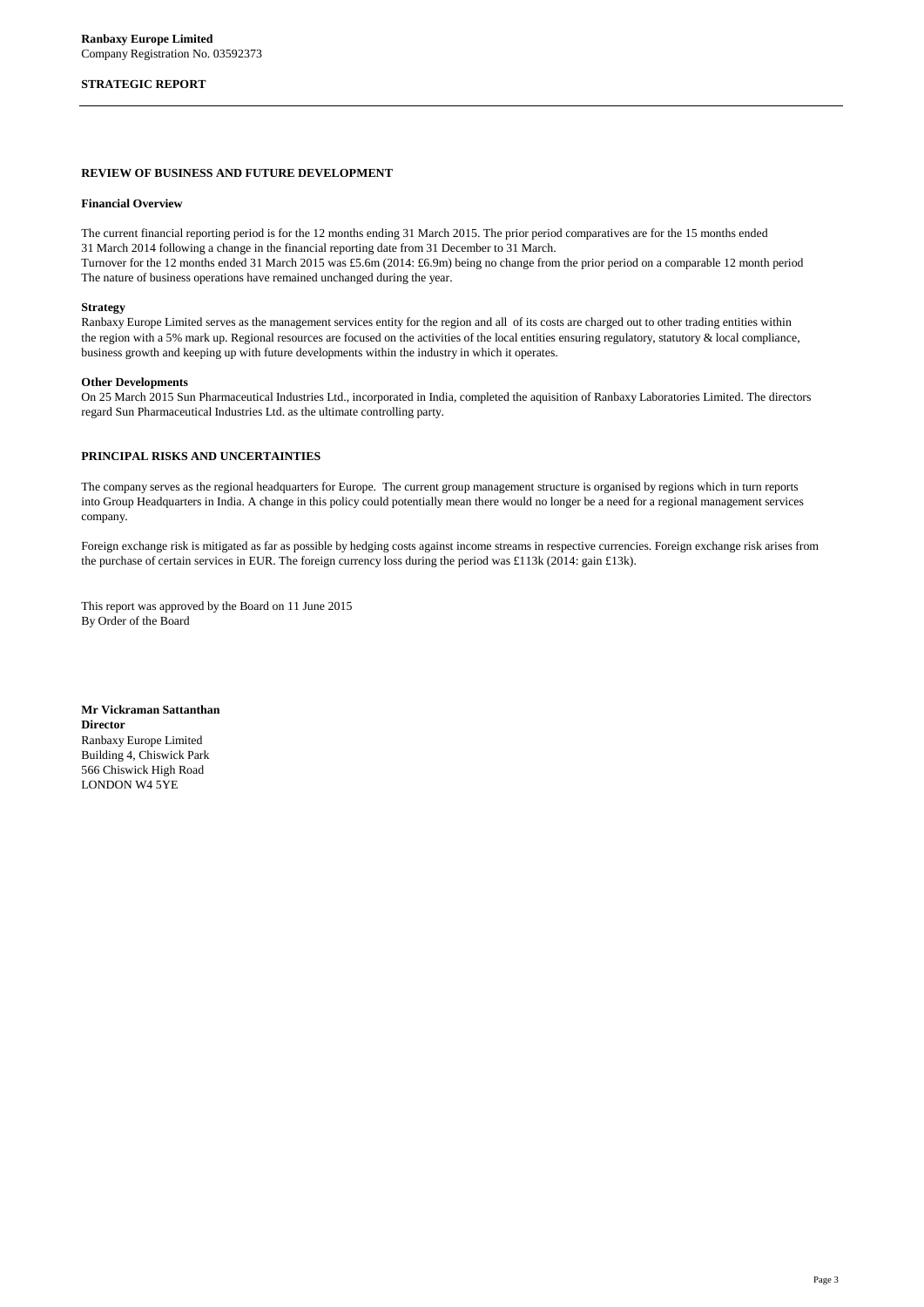#### **DIRECTORS' REPORT**

The directors submit their report and the audited financial statements for the 12 months ended 31 March 2015.

#### **1. PRINCIPAL ACTIVITY**

The company's principal activity during the year was the provision of management services.

#### **2. RESULTS AND DIVIDENDS**

The directors report the result for the period as shown in the profit and loss account on page 6.

The directors do not recommend the payment of a dividend (2014: £nil) as the funds of the company are fully employed.

#### **3. DIRECTORS**

The directors who served the company during the period were as follows:

Mr Vickraman Sattanthan Mr Maninder Singh Mr Neeraj Sharma

#### **4. STATEMENT OF DIRECTORS' RESPONSIBILITIES IN RESPECT OF THE STRATEGIC AND DIRECTORS' REPORT AND THE FINANCIAL STATEMENTS**

The directors are responsible for preparing the Strategic and Directors' Report and the financial statements in accordance with applicable law and regulations.

Company law requires the directors to prepare financial statements for each financial year. Under that law they have elected to prepare the financial statements in accordance with UK Accounting Standards and applicable law (UK Generally Accepted Accounting Practice).

Under company law the directors must not approve the financial statements unless they are satisfied that they give a true and fair view of the state of affairs of the company and of the profit or loss of the company for that period. In preparing these financial statements, the directors are required to: • select suitable accounting policies and then apply them consistently;

• make judgments and estimates that are reasonable and prudent; and

• state whether applicable UK Accounting Standards have been followed, subject to any material departures disclosed and explained in the financial statements; and

• prepare the financial statements on the going concern basis unless it is inappropriate to presume that the company will continue in business.

The directors are responsible for keeping adequate accounting records that are sufficient to show and explain the company's transactions and disclose with reasonable accuracy at any time the financial position of the company and enable them to ensure that the financial statements comply with the Companies Act 2006. They have general responsibility for taking such steps as are reasonably open to them to safeguard the assets of the company and to prevent and detect fraud and other irregularities.

## **5. AUDITORS**

Pursuant to Section 487 of the Companies Act 2006, the auditors will be deemed to be reappointed and KPMG LLP will therefore continue in office.

# **6. DISCLOSURE OF INFORMATION TO THE AUDITORS**

The directors who held office at the date of approval of this directors' report confirm that, so far as they are each aware, there is no relevant audit information of which the Company's auditors are unaware; and each director has taken all the steps that he ought to have taken as a director to make himself aware of any relevant audit information and to establish that the Company's auditors are aware of that information.

This report was approved by the Board on 11 June 2015 By Order of the Board

**Mr Vickraman Sattanthan Director** Ranbaxy Europe Limited Building 4, Chiswick Park 566 Chiswick High Road LONDON W4 5YE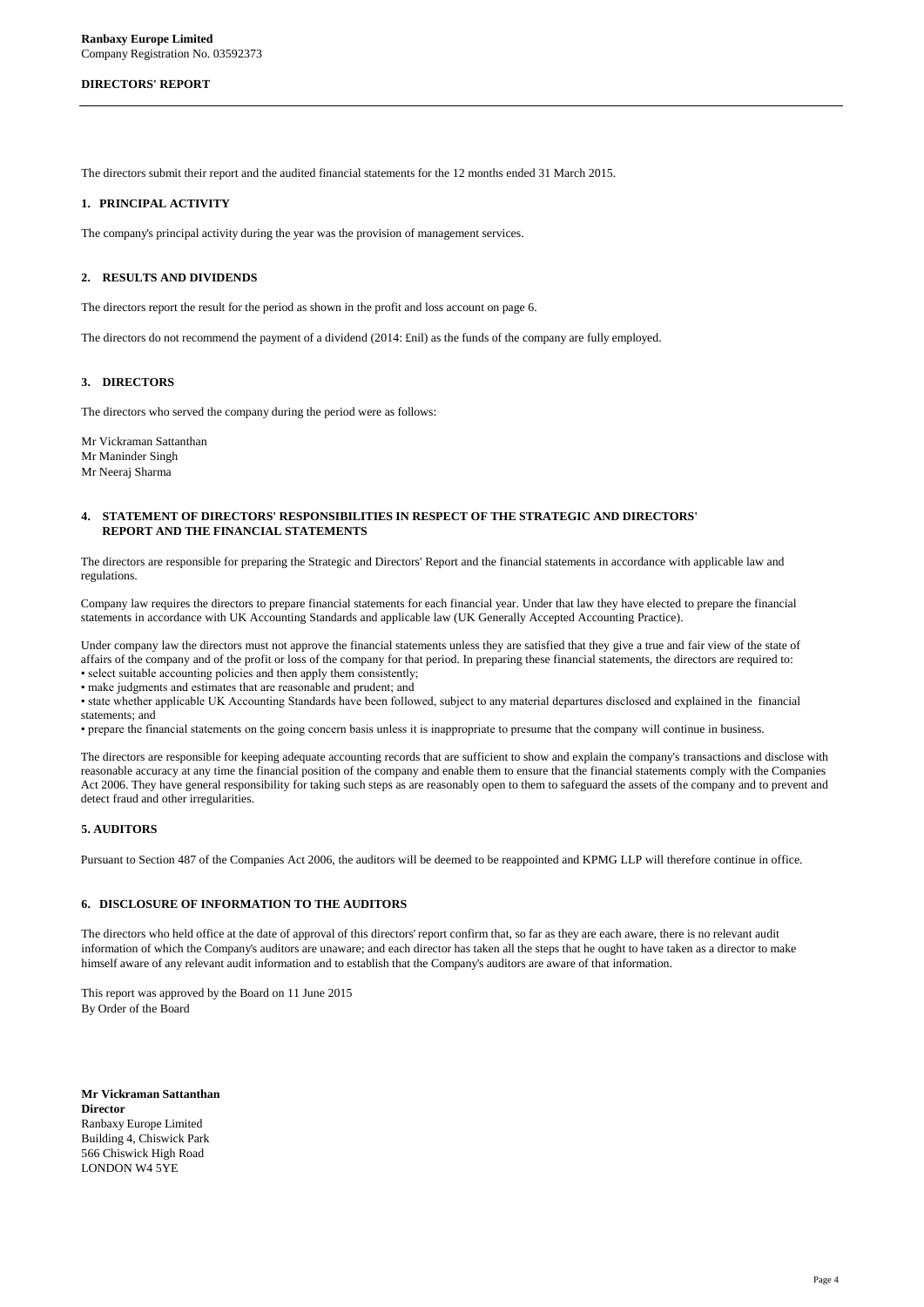We have audited the financial statements of Ranbaxy Europe Limited for the 12 months ended 31 March 2015 set out on pages 6 to 13. The financial reporting framework that has been applied in their preparation is applicable law and UK Accounting Standards (UK Generally Accepted Accounting Practice).

This report is made solely to the company's members, as a body, in accordance with Chapter 3 of Part 16 of the Companies Act 2006. Our audit work has been undertaken so that we might state to the company's members those matters we are required to state to them in an auditor's report and for no other purpose. To the fullest extent permitted by law, we do not accept or assume responsibility to anyone other than the company and the company's members, as a body, for our audit work, for this report, or for the opinions we have formed.

Respective responsibilities of directors and auditor

As explained more fully in the Directors' Responsibilities Statement set out on page 4, the directors are responsible for the preparation of the financial statements and for being satisfied that they give a true and fair view. Our responsibility is to audit, and express an opinion on, the financial statements in accordance with applicable law and International Standards on Auditing (UK and Ireland). Those standards require us to comply with the Auditing Practices Board's Ethical Standards for Auditors.

Scope of the audit of the financial statements

A description of the scope of an audit of financial statements is provided on the Financial Reporting Council's website at www.frc.org.uk/auditscopeukprivate

Opinion on financial statements

In our opinion the financial statements:

• give a true and fair view of the state of the company's affairs as at 31 March 2015 and of its profit for the period then ended;

• have been properly prepared in accordance with UK Generally Accepted Accounting Practice; and

• have been prepared in accordance with the requirements of the Companies Act 2006.

Opinion on other matter prescribed by the Companies Act 2006

In our opinion the information given in the Strategic and Directors' Report for the financial year for which the financial statements are prepared is consistent with the financial statements.

Matters on which we are required to report by exception

We have nothing to report in respect of the following matters where the Companies Act 2006 requires us to report to you if, in our opinion:

• adequate accounting records have not been kept, or returns adequate for our audit have not been received from branches not visited by us; or

• the financial statements are not in agreement with the accounting records and returns; or

• certain disclosures of directors' remuneration specified by law are not made; or

• we have not received all the information and explanations we require for our audit.

**Ian Bone (Senior Statutory Auditor) for and on behalf of KPMG LLP, Statutory Auditor**

Chartered Accountants 15 Canada Square London E14 5GL

11 June 2015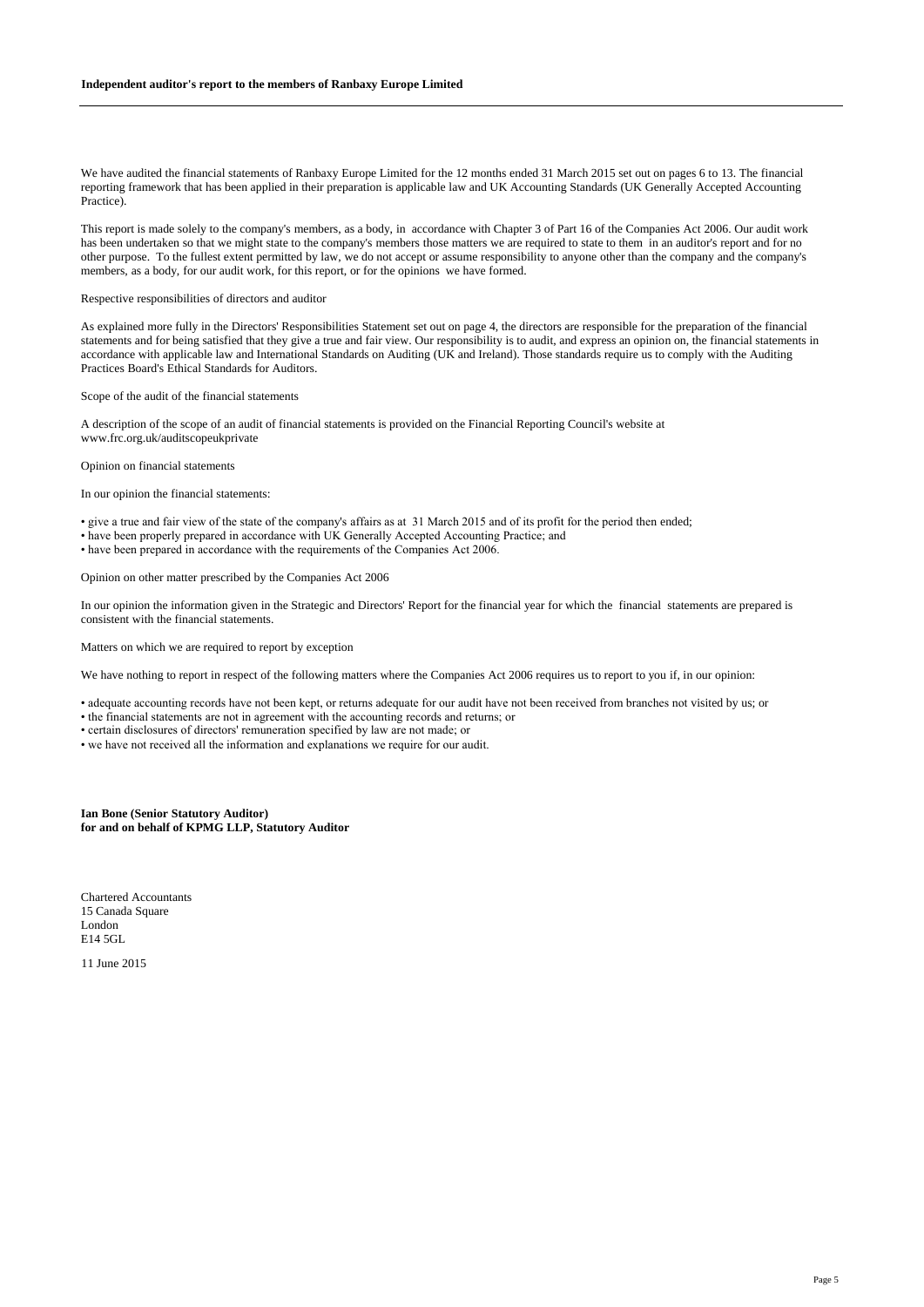### **Profit & Loss Account For the 12 months ended 31 March 2015**

**The notes on pages 8 to 13 form part of these financial statements**

|                                                       | <b>Notes</b> | 12 months<br>ended 31 March<br>2015<br>£ | 15 months<br>ended 31 March<br>2014<br>£ |
|-------------------------------------------------------|--------------|------------------------------------------|------------------------------------------|
| <b>Turnover</b>                                       | $\mathbf{2}$ | 5,571,284                                | 6,949,811                                |
| <b>Administrative Expenses</b>                        | 3            | (5,305,986)                              | (6,618,598)                              |
| <b>Operating profit</b>                               |              | 265,298                                  | 331,213                                  |
| Interest payable and similar charges                  | 4            |                                          | (270)                                    |
| Profit on ordinary activities before taxation         | 5            | 265,298                                  | 330,943                                  |
| Tax on profit on ordinary activities                  | 6            | (74, 266)                                | (98, 790)                                |
| Retained profit on ordinary activities after taxation |              | 191,032                                  | 232,153                                  |
| Balance brought forward                               |              | 1,471,279                                | 1,239,126                                |
| Balance carried forward                               | 16           | 1,662,311                                | 1,471,279                                |

There were no recognised gains or losses other than the profit for the financial year. All activities are classified as continuing.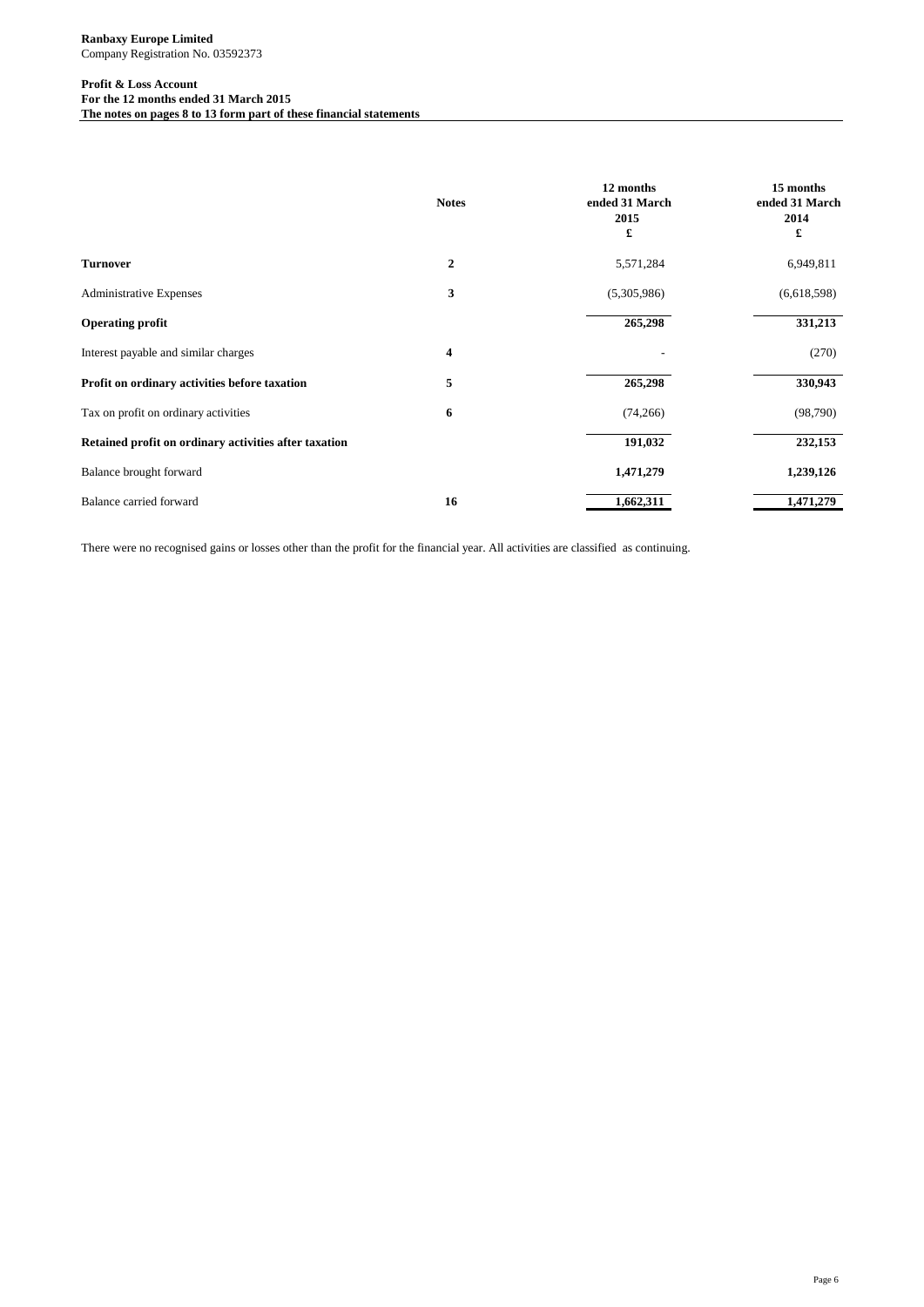# **BALANCE SHEET**

**as at 31 March 2015 The notes on pages 8 to 13 form part of these financial statements**

|                                                          | <b>Notes</b> |                                     | As at<br>31 March<br>2015<br>£ |                                   | As at<br>31 March<br>2014<br>£ |
|----------------------------------------------------------|--------------|-------------------------------------|--------------------------------|-----------------------------------|--------------------------------|
| <b>FIXED ASSETS</b>                                      |              |                                     |                                |                                   |                                |
| Tangible assets<br><b>Investments</b>                    | 7<br>8       |                                     | 52,635<br>6<br>52,641          |                                   | 123,372<br>6<br>123,378        |
| <b>CURRENT ASSETS</b>                                    |              |                                     |                                |                                   |                                |
| Debtors<br>Cash at Bank and in hand                      | 9            | 1,958,947<br>1,035,929<br>2,994,876 |                                | 2,399,545<br>389,721<br>2,789,266 |                                |
| <b>CREDITORS: amounts falling due</b><br>within one year | 10           | 1,239,251                           |                                | 1,280,406                         |                                |
| <b>NET CURRENT ASSETS</b>                                |              |                                     | 1,755,625                      |                                   | 1,508,860                      |
| <b>TOTAL ASSETS LESS CURRENT LIABILITIES</b>             |              |                                     | 1,808,266                      |                                   | 1,632,238                      |
| Provision for Liabilities and Charges                    | 11           |                                     | 135,955                        |                                   | 150,959                        |
| <b>NET ASSETS</b>                                        |              |                                     | 1,672,311                      |                                   | 1,481,279                      |
| <b>CAPITAL AND RESERVES</b>                              |              |                                     |                                |                                   |                                |
| Share capital<br>Profit & Loss Account                   |              |                                     | 10,000<br>1,662,311            |                                   | 10,000<br>1,471,279            |
| TOTAL EQUITY SHAREHOLDERS' FUNDS                         | 16           |                                     | 1,672,311                      |                                   | 1,481,279                      |

These financial statements were approved by the Board of Directors on 11 June 2015

Mr Vickraman Sattanthan **Director**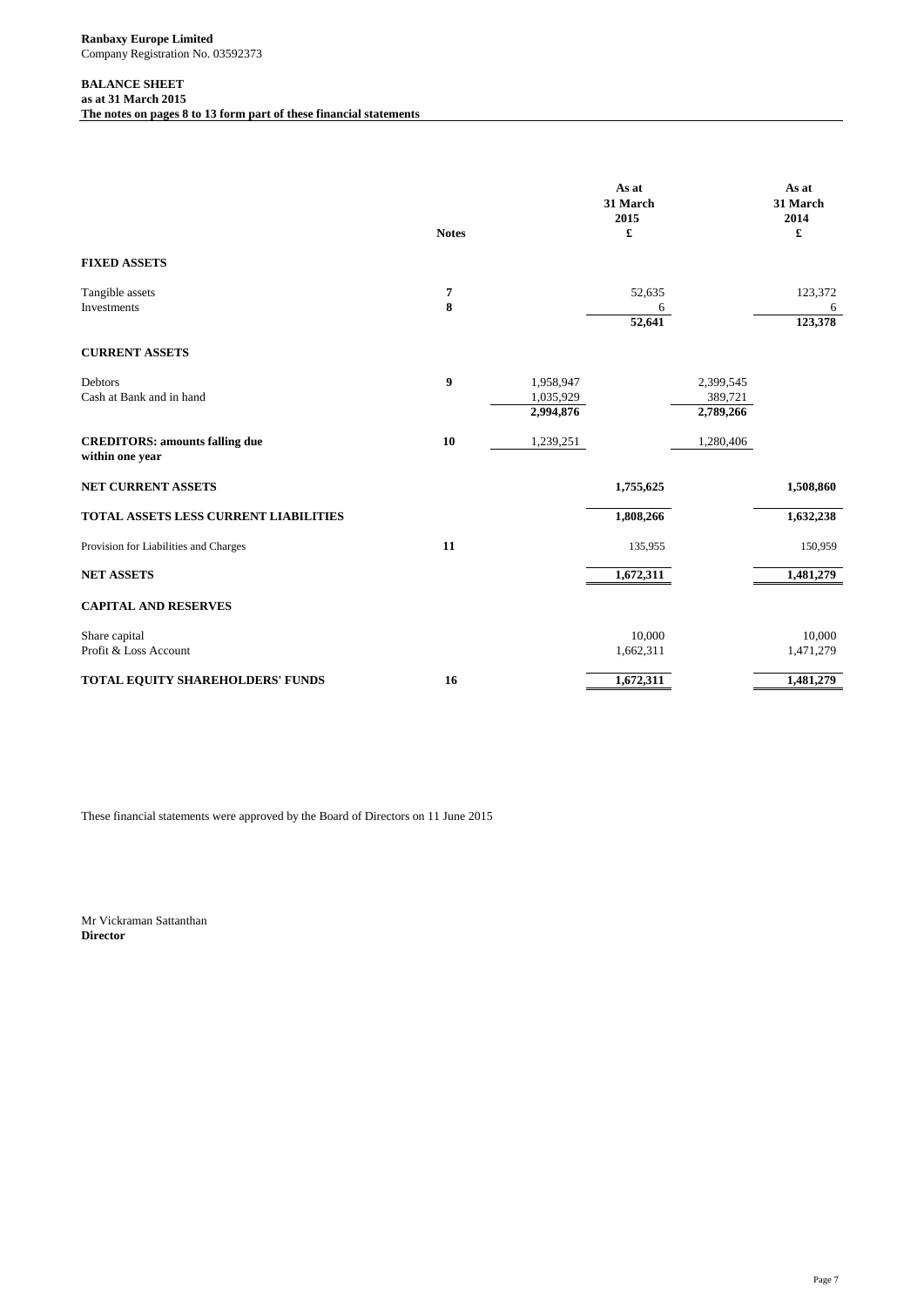# **1. ACCOUNTING POLICIES**

#### 1.1 *Accounting basis and accounting standards*

As explained in the Strategic Report on page 3, the current accounting period has been prepared for the 12 months ending 31 March 2015. The prior period comparatives are for the 15 months ended 31 March 2014 following a change in the financial reporting date from 31 December to 31 March.

The financial statements have been prepared under the historical cost convention, in accordance with applicable accounting standards, and on a going concern basis. The company's accounting policies remain unchanged from the prior year.

### 1.2 *Cash flow statement*

The company has taken advantage of the exemption in FRS1 from the requirement to prepare a cash flow statement on the grounds that it is a subsidiary undertaking where 90% or more of the voting rights are controlled within the group, and the consolidated financial statements in which the company is included are publically available.

#### 1.3 *Turnover*

Turnover represents amounts receivable for the provision of management services net of value added tax. Income is recognised for management services which have been provided based on a mark up of 5% on administrative expenses.

#### 1.4 *Tangible fixed assets and depreciation*

Tangible fixed assets are stated at cost less depreciation. Depreciation is provided on all tangible fixed assets at rates estimated to write off the cost, less estimated residual value, of each asset on a straight line basis over its expected useful life, as follows:

| 5 years |
|---------|
| 5 years |
| 5 years |
| 3 years |
|         |

#### *1.5 Pensions*

The company operates a defined contribution pension scheme for the benefit of the employees. The assets of the scheme are administered by trustees in a fund independent from those of the company. Contributions payable to the scheme in respect of the accounting period are charged to the profit and loss account.

#### 1.6 *Deferred taxation*

Deferred tax is recognised on all timing differences, where the transactions or events that give the company an obligation to pay more tax in the future, or a right to pay less tax in the future, have occured by the balance sheet date. Deferred tax assets are recognised when it is more likely than not that they will be recovered. Deferred tax is measured using rates of tax that have been enacted or substantively enacted by the balance sheet date.

#### 1.7 *Operating leases*

Rentals under operating leases are charged to income on a straight line basis over the lease term.

#### 1.8 *Foreign currencies*

Transactions in foreign currencies are recorded at the rate ruling at the date of the transaction. Monetary assets and liabilities denominated in foreign currencies are retranslated at the rate of exchange ruling at the balance sheet date. All exchange differences are dealt with in the profit and loss account.

#### 1.9 *Going Concern*

The company's business activities, together with the factors likely to affect its future development and position, are set out in the Strategic Report. The financial position of the company and the principal risks and uncertainties are also described in the same report.

The company has sufficient assets to cover its liabilities. As a consequence, the directors have a reasonable expectation that the company has adequate resources to continue in operational existence for the foreseeable future. Thus they continue to adopt the going concern basis of accounting in preparing the annual financial statements.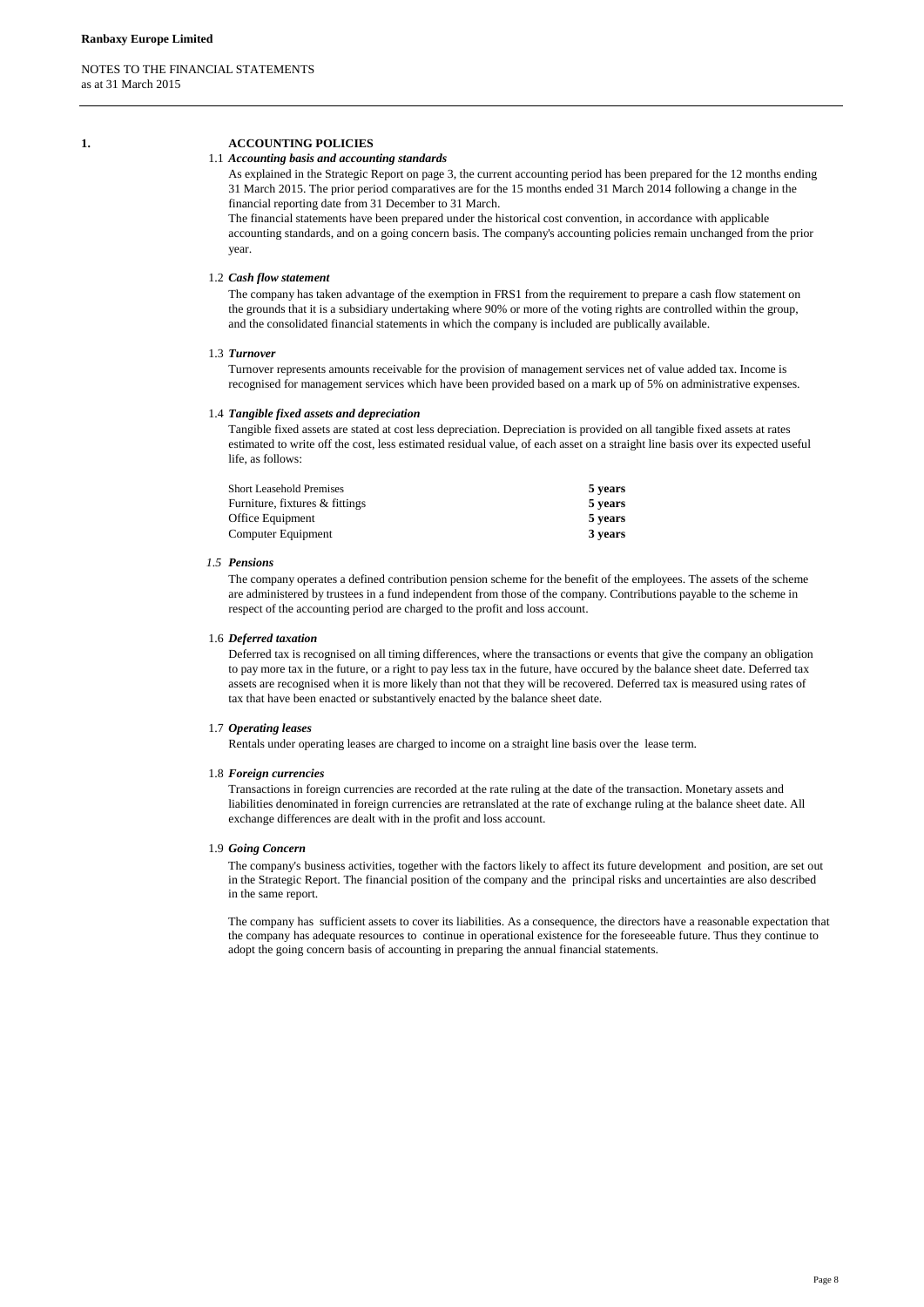## **Ranbaxy Europe Limited**

## NOTES TO THE FINANCIAL STATEMENTS as at 31 March 2015 (Continued)

| 2. | <b>Turnover</b>                                                                                                                              |                                                             |                                          |
|----|----------------------------------------------------------------------------------------------------------------------------------------------|-------------------------------------------------------------|------------------------------------------|
|    | The turnover and profit before tax are attributable to the one principal activity of the company.<br>An analysis of turnover is given below: |                                                             |                                          |
|    |                                                                                                                                              | 12 months<br>ended 31 March<br>2015<br>$\pmb{\mathfrak{L}}$ | 15 months<br>ended 31 March<br>2014<br>£ |
|    | Europe<br>Asia                                                                                                                               | 2,423,443<br>3,147,841<br>5,571,284                         | 2,834,038<br>4,115,773<br>6,949,811      |
| 3. | Other operating charges                                                                                                                      | 12 months<br>ended 31 March<br>2015<br>£                    | 15 months<br>ended 31 March<br>2014<br>£ |
|    | Administrative expenses                                                                                                                      | 5,305,986                                                   | 6,618,598                                |
| 4. | <b>INTEREST PAYABLE AND SIMILAR CHARGES</b>                                                                                                  | 12 months<br>ended 31 March<br>2015<br>£                    | 15 months<br>ended 31 March<br>2014<br>£ |
|    | Other interest payable                                                                                                                       |                                                             | 270                                      |
| 5. | PROFIT ON ORDINARY ACTIVITIES                                                                                                                | 12 months<br>ended 31 March<br>2015                         | 15 months<br>ended 31 March<br>2014      |
|    | Profit on ordinary activities before taxation<br>is stated after charging:                                                                   | £                                                           | £                                        |
|    | Depreciation of tangible fixed assets<br>Amounts receivable by the auditor, KPMG LLP in respect of:                                          | 81,062                                                      | 153,839                                  |
|    | Audit of these financial statements                                                                                                          | 6,300                                                       | 6,300                                    |
|    | Other audit services                                                                                                                         | 4,200                                                       | 24,200                                   |
|    | Rental of building including service charges                                                                                                 | 346,825                                                     | 162,897                                  |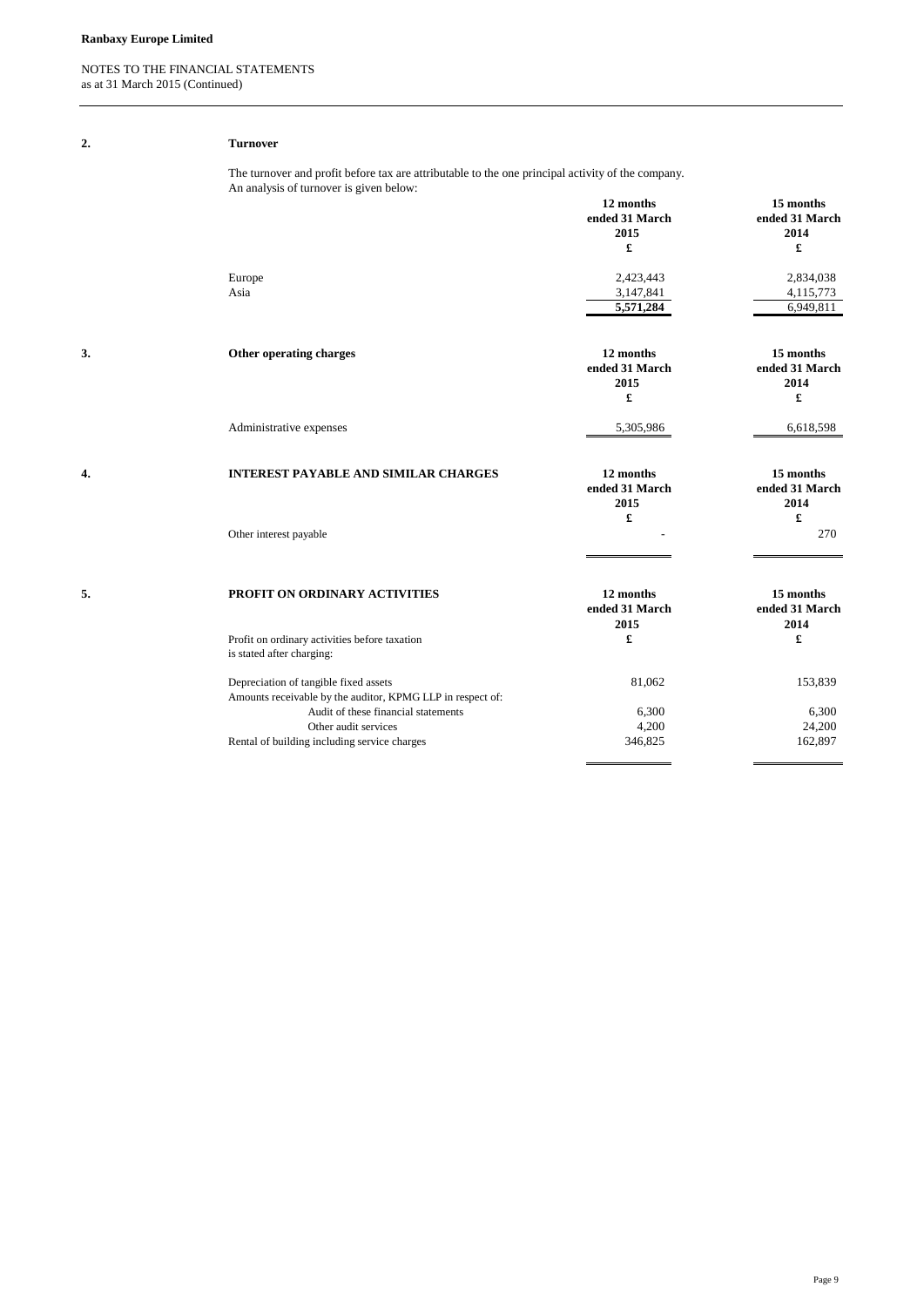| 6. | TAX ON PROFIT ON ORDINARY ACTIVITIES                                                                                                               | 12 months<br>ended 31 March<br>2015<br>£ | 15 months<br>ended 31 March<br>2014<br>£ |
|----|----------------------------------------------------------------------------------------------------------------------------------------------------|------------------------------------------|------------------------------------------|
|    | Corporation tax at 21% (2014 - 23%)<br>Adjustments in respect of prior periods<br>Current year tax charge                                          | 73,850<br>8,172<br>82,022                | 115,698<br>(3,873)<br>111,825            |
|    | Deferred tax (note 12)<br><b>Current Year</b><br>Total tax charge                                                                                  | (7, 756)<br>74,266                       | (13,035)<br>98,790                       |
|    | Factors affecting the tax charge for the period                                                                                                    |                                          |                                          |
|    | The tax assessed for the year is higher (2014: higher) than the<br>standard rate of corporation tax in the United Kingdom<br>at $21\%$ (2014: 23%) |                                          |                                          |
|    | The difference is explained as follows:                                                                                                            |                                          |                                          |
|    | Profit on ordinary activities before taxation                                                                                                      | 265,298                                  | 330,943                                  |
|    | Profit on ordinary activities multiplied by standard rate of corporation                                                                           |                                          |                                          |

| Profit on ordinary activities before taxation                                                              | 265,298 | 330,943 |
|------------------------------------------------------------------------------------------------------------|---------|---------|
| Profit on ordinary activities multiplied by standard rate of corporation<br>tax in the UK 21% (2014 - 23%) | 55.713  | 76,779  |
| Effect of:                                                                                                 |         |         |
| Expenses not deductible for tax purposes                                                                   | 5.183   | 3.018   |
| Depreciation for the period in excess of capital allowances                                                | 10,337  | 25,454  |
| Other short term timing differences                                                                        | 2,617   | 10,447  |
| Adjustments in respect of prior years                                                                      | 8,172   | (3,873) |
| Current tax charge for the year.                                                                           | 82,022  | 111,825 |

## **Factors affecting future tax charges**

The standard rate of corporation tax effective from 1 April 2014 was 21% compared to an effective rate of 23.25% for the 15 months ended 31 March 2014.

Effective from 1 April 2015 the enacted standard rate of corporation tax is 20%. The proposal set out in the Budget of 18 March 2015 is for this rate to remain unchanged.

# **7. TANGIBLE FIXED ASSETS**

|                      | <b>Short</b><br>Leasehold<br><b>Premises</b> | Office<br>equipment | Computer<br>equipment | Furniture,<br>fixtures $\&$<br>fittings | <b>Total</b> |
|----------------------|----------------------------------------------|---------------------|-----------------------|-----------------------------------------|--------------|
|                      | £                                            | £                   | £                     | £                                       | £            |
| At Cost:             |                                              |                     |                       |                                         |              |
| 1 April 2014         | 347,328                                      | 98,945              | 246,432               | 105,379                                 | 798,084      |
| <b>Additions</b>     |                                              |                     | 10.325                |                                         | 10,325       |
| Disposals            |                                              | (17,221)            | (33, 364)             |                                         | (50, 585)    |
| <b>31 March 2015</b> | 347,328                                      | 81,724              | 223,393               | 105,379                                 | 757,824      |
| Depreciation:        |                                              |                     |                       |                                         |              |
| 1 April 2014         | 279,324                                      | 74,639              | 229,376               | 91,373                                  | 674,712      |
| Charge for the year  | 50,003                                       | 6,809               | 12,794                | 11,456                                  | 81,062       |
| Disposals            |                                              | (17,221)            | (33, 364)             |                                         | (50, 585)    |
| 31 March 2015        | 329,327                                      | 64,227              | 208,806               | 102,829                                 | 705,189      |
| Net book value:      |                                              |                     |                       |                                         |              |
| 31 March 2015        | 18,001                                       | 17,497              | 14,587                | 2,550                                   | 52,635       |
| 31 March 2014        | 68,004                                       | 24,306              | 17,056                | 14,006                                  | 123,372      |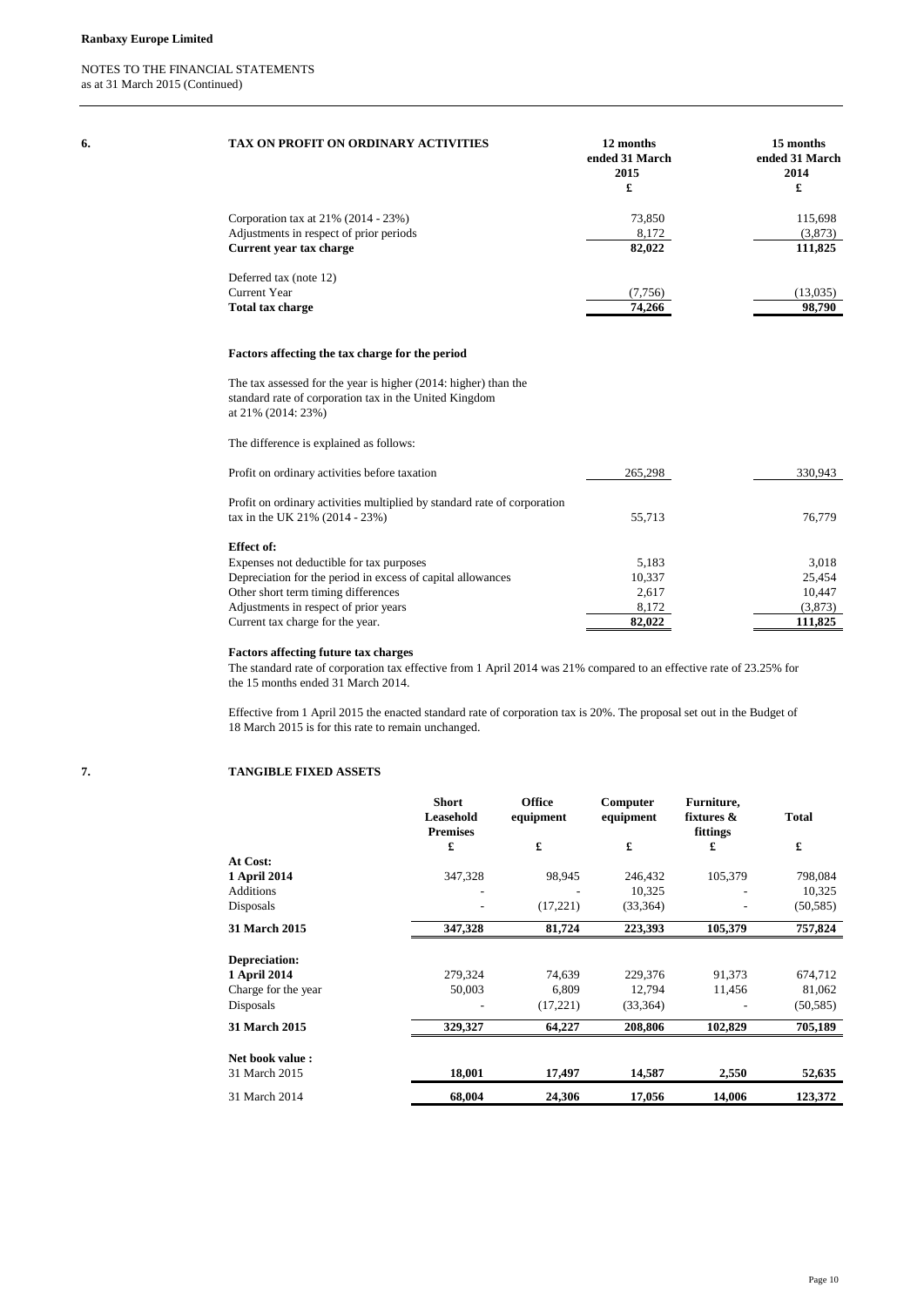| 8.  | <b>INVESTMENTS</b>                                                                                                                                          |                                           | £                                         |
|-----|-------------------------------------------------------------------------------------------------------------------------------------------------------------|-------------------------------------------|-------------------------------------------|
|     | Shares at cost in group undertakings - subsidiaries<br>At 1 April 2014 and at 31 March 2015                                                                 |                                           | 6                                         |
|     | The company owns:                                                                                                                                           |                                           |                                           |
|     | 0.002% of the ordinary share capital of Ranbaxy (Thailand) Co. Ltd a company incorporated and operating as a<br>distributor of pharmaceuticals in Thailand. |                                           |                                           |
| 9.  | <b>DEBTORS:</b> amounts falling due within one year                                                                                                         | As at<br>31 March<br>2015<br>£            | As at<br>31 March<br>2014<br>£            |
|     | Amounts due from group undertakings<br>Other debtors<br>Prepayments and accrued income<br>Deferred tax (see note 12)                                        | 1,610,116<br>120,999<br>197,307<br>30,525 | 2,037,700<br>170,087<br>168,989<br>22,769 |
|     |                                                                                                                                                             | 1,958,947                                 | 2,399,545                                 |
|     | Included in other debtors is an amount of £114,437 (2014: £114,437) in respect of a lease deposit that is recoverable in<br>more than one year.             |                                           |                                           |
| 10. | <b>CREDITORS:</b> amounts falling due within one year                                                                                                       | As at<br>31 March<br>2015                 | As at<br>31 March                         |
|     |                                                                                                                                                             |                                           | 2014                                      |
|     |                                                                                                                                                             | £                                         | £                                         |
|     | <b>Trade Creditors</b>                                                                                                                                      | 6,727                                     | 60,257                                    |
|     | Amounts owed to group undertakings                                                                                                                          | 440,097<br>41,720                         | 67,317<br>48,198                          |
|     | Corporation tax<br>Social security costs and other taxes                                                                                                    | 253,570                                   | 82,773                                    |
|     | Accruals and other creditors                                                                                                                                | 497,137                                   | 1,021,861                                 |

#### **11. PROVISION FOR LIABILITIES AND CHARGES**

| 31 March 2015        | 135,955  |
|----------------------|----------|
| Movement in the year | (15,004) |
| 1 April 2014         | 150,959  |
|                      |          |

Provision for Liabilities and Charges provided in the financial statements is set out below:

|                                 | As at<br>31 March<br>2015<br>£ | As at<br>31 March<br>2014<br>£ |
|---------------------------------|--------------------------------|--------------------------------|
| <b>Dilapidation Provision</b>   | 74,265                         | 74,265                         |
| Provision for onerous contracts | 61,690                         | 76,694                         |
|                                 | 135,955                        | 150,959                        |

The dilapidation provision relates to liabilities expected to arise as a result of contractual obligations associated with the expiration of building leases. There is uncertainty surrounding the final amount which is dependant on uncertain conditions at the time of expiry.

The provision for onerous contracts relates to building leases where the unavoidable financial obligations exceed the economic benefits in use over the remaining term of the lease. The provision is based on the best estimate of exiting the contract.

**£**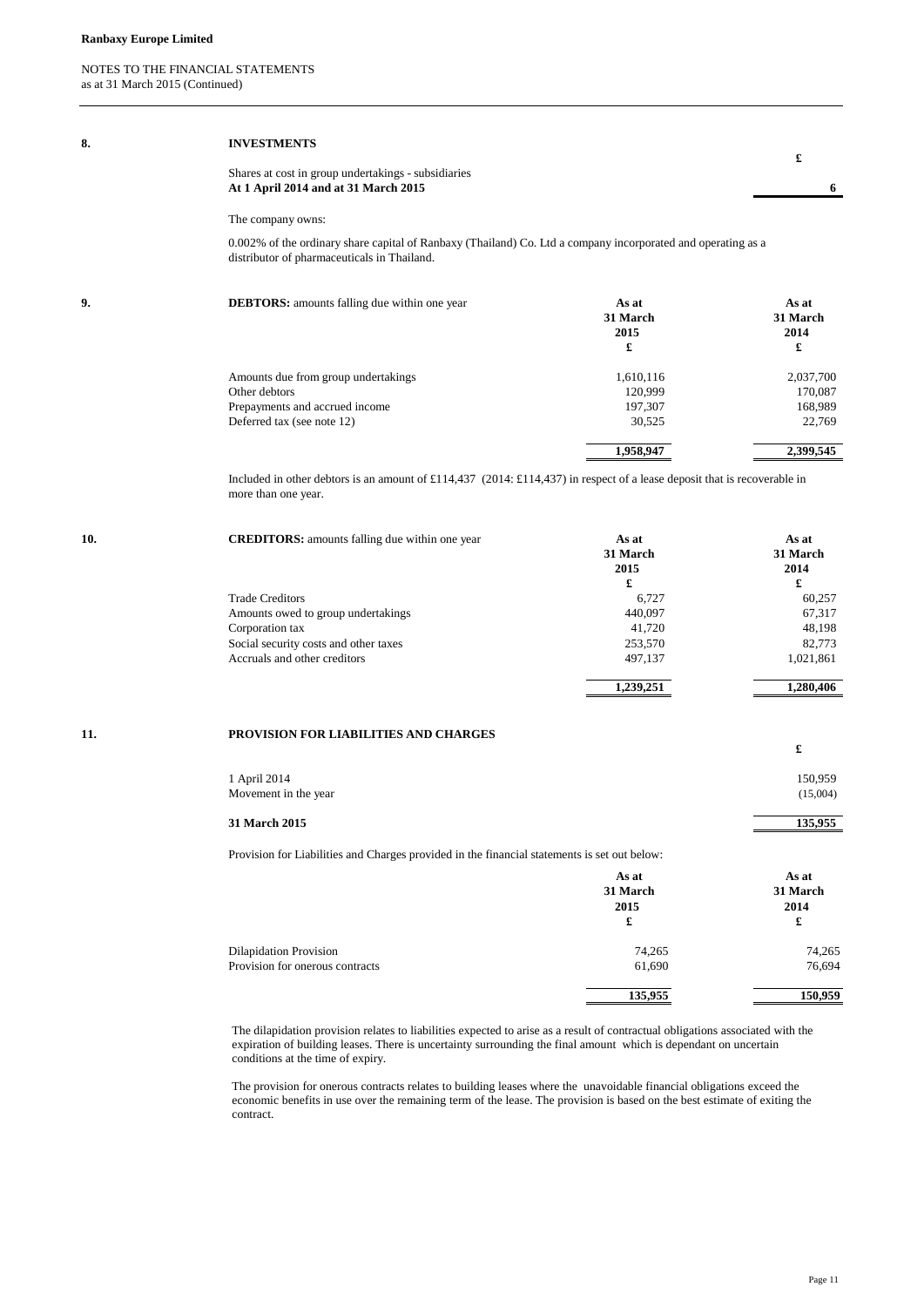| 12. | DEFERRED TAXATION                                                        |          |
|-----|--------------------------------------------------------------------------|----------|
|     |                                                                          | £        |
|     | 1 April 2014                                                             | 22,769   |
|     | Movement in the year                                                     | 7,756    |
|     | At 31 March 2015 (see note 9)                                            | 30,525   |
|     | Deferred taxation provided in the financial statements is set out below: |          |
|     | As at                                                                    | As at    |
|     | 31 March                                                                 | 31 March |
|     |                                                                          |          |

|                                | эт магсп<br>2015<br>£ | эт магеп<br>2014<br>£ |
|--------------------------------|-----------------------|-----------------------|
| Accelerated capital allowances | 11,246                | 5,143                 |
| Other timing differences       | 19.279                | 17,626                |
|                                | 30,525                | 22,769                |

| 13. | <b>EMPLOYEE NUMBERS AND REMUNERATION</b>                       | 12 months<br>ended 31 March | 15 months<br>ended 31 March |
|-----|----------------------------------------------------------------|-----------------------------|-----------------------------|
|     | Aggregate payroll costs, including directors, were as follows: | 2015<br>£                   | 2014<br>£                   |
|     | Wages and salaries                                             | 2,443,909                   | 3,260,311                   |
|     | Social security costs                                          | 301,626                     | 332,899                     |
|     | <b>Pension Costs</b>                                           | 118,508                     | 164,261                     |
|     |                                                                | 2,864,043                   | 3,757,471                   |
|     |                                                                |                             |                             |

The pension costs for the year includes an outstanding balance of £12,203 (2014: £9,667).

Average number of employees, analysed by category was as follows:

|     |                                                        | 2015                        | 2014                        |
|-----|--------------------------------------------------------|-----------------------------|-----------------------------|
|     |                                                        | Nos.                        | Nos.                        |
|     | Management/administration                              | 24                          | 29                          |
| 14. | <b>DIRECTORS' EMOLUMENTS</b>                           | 12 months<br>ended 31 March | 15 months<br>ended 31 March |
|     |                                                        | 2015                        | 2014                        |
|     |                                                        | £                           | £                           |
|     | Emoluments for the Directors during the period were:   |                             |                             |
|     | Remuneration for services as director                  | 669,708                     | 530,511                     |
|     | Company contributions to money purchase pension scheme |                             |                             |
|     |                                                        | 669,708                     | 530,511                     |

Two directors were remunerated by the company. All other directors were remunerated by fellow group companies Remuneration paid to directors by fellow group companies does not include any amounts in respect of qualifying services for Ranbaxy Europe Limited.

The total emoluments of the highest paid director were £400,818 (2014: £338,61) and Company pension contributions of nil (2014: nil) were made to a money purchase pension scheme.

| 15. | <b>SHARE CAPITAL</b>                                      | As at<br>31 March<br>2015<br>£ | As at<br>31 March<br>2014 |
|-----|-----------------------------------------------------------|--------------------------------|---------------------------|
|     | Called up, allotted and fully paid at 1 April             |                                |                           |
|     | and at 31 March<br>$(10,000)$ ordinary shares of £1 each) | 10,000                         | 10,000                    |

Page 12